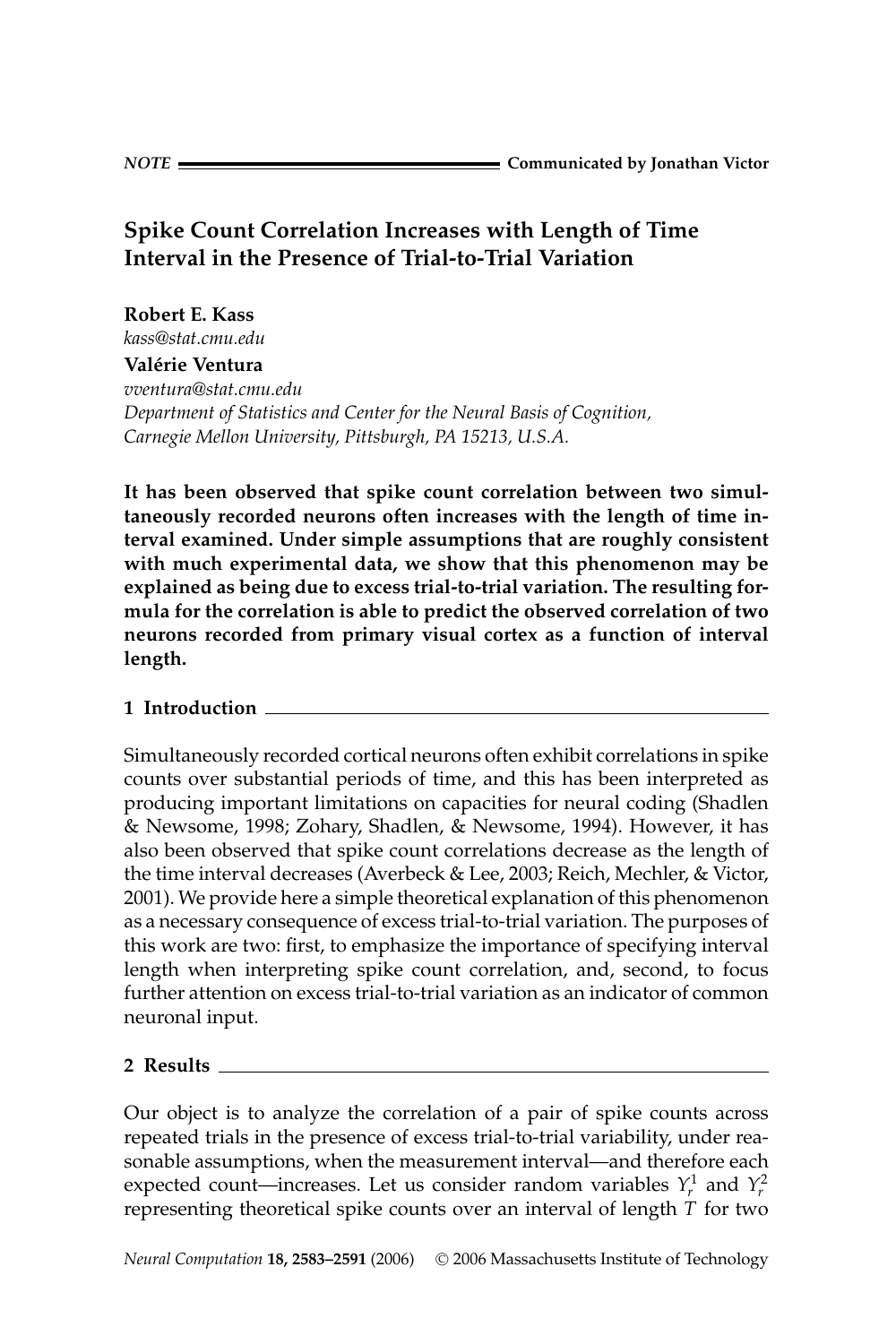neurons recorded simultaneously on trial *r*. To simplify some formulas, we assume the two spike count probability distributions are the same, but this does not affect the essence of the result. We will also assume the following:

- 1. Within trials, the expected spike counts increase proportionally to *T*.
- 2. The within-trial variance is proportional to the within-trial expectation.
- 3. After conditioning on the trial,  $Y_r^1$  and  $Y_r^2$  are independent.

Assumptions 1 and 2 are roughly consistent with many observed data (see Shadlen & Newsome, 1998, for references). Assumption 1 concerns the within-trial expected spike counts. In the absence of excess trial-to-trial variation, the within-trial expected spike count would equal the trial-averaged spike count. When there is excess trial-to-trial variation, the neuronal response depends on some external or internal state  $S_r$  that varies with the trial. The within-trial expected spike count is the number that would be produced by, hypothetically, averaging spike counts over trials with identical values of the state  $S_r$ . Assumption 2 is much more general than the Poisson assumption, which would require the within-trial variance to equal the within-trial expectation. Assumption 3 eliminates short timescale effects and will be discussed below.

We also introduce a random variable *X<sub>r</sub>* to represent excess trial-to-trial variation and will take the expectation of each spike count on trial *r* to be  $f(X_r)$  when  $T = 1$ , for some function  $f(x)$  (see equation 2.1 below). In the absence of excess trial-to-trial variation,  $f(X_r)$  would be constant across trials.

**2.1 Monotonically Increasing Correlation.** Under these three assumptions, the correlation of  $Y_r^1$  and  $Y_r^2$  and the conditional expectation and variance of  $Y_r^i$  given the trial may be computed in terms of  $T$ . Before proceeding, we make two observations. First, under assumption 1, we may write the expectation conditionally on the trial effect *Xr* in the form

$$
E(Y_r^i \mid X_r) = Tf(X_r), \tag{2.1}
$$

where  $f(X_r)$  becomes the expected spike count when  $T = 1$ . Second, under assumption 2, we may write

$$
V(Y_r^i \mid X_r) = k \cdot E(Y_r^i \mid X_r),
$$

and combining this with equation 2.1, we have

$$
V(Y_r^i \mid X_r) = kTf(X_r). \tag{2.2}
$$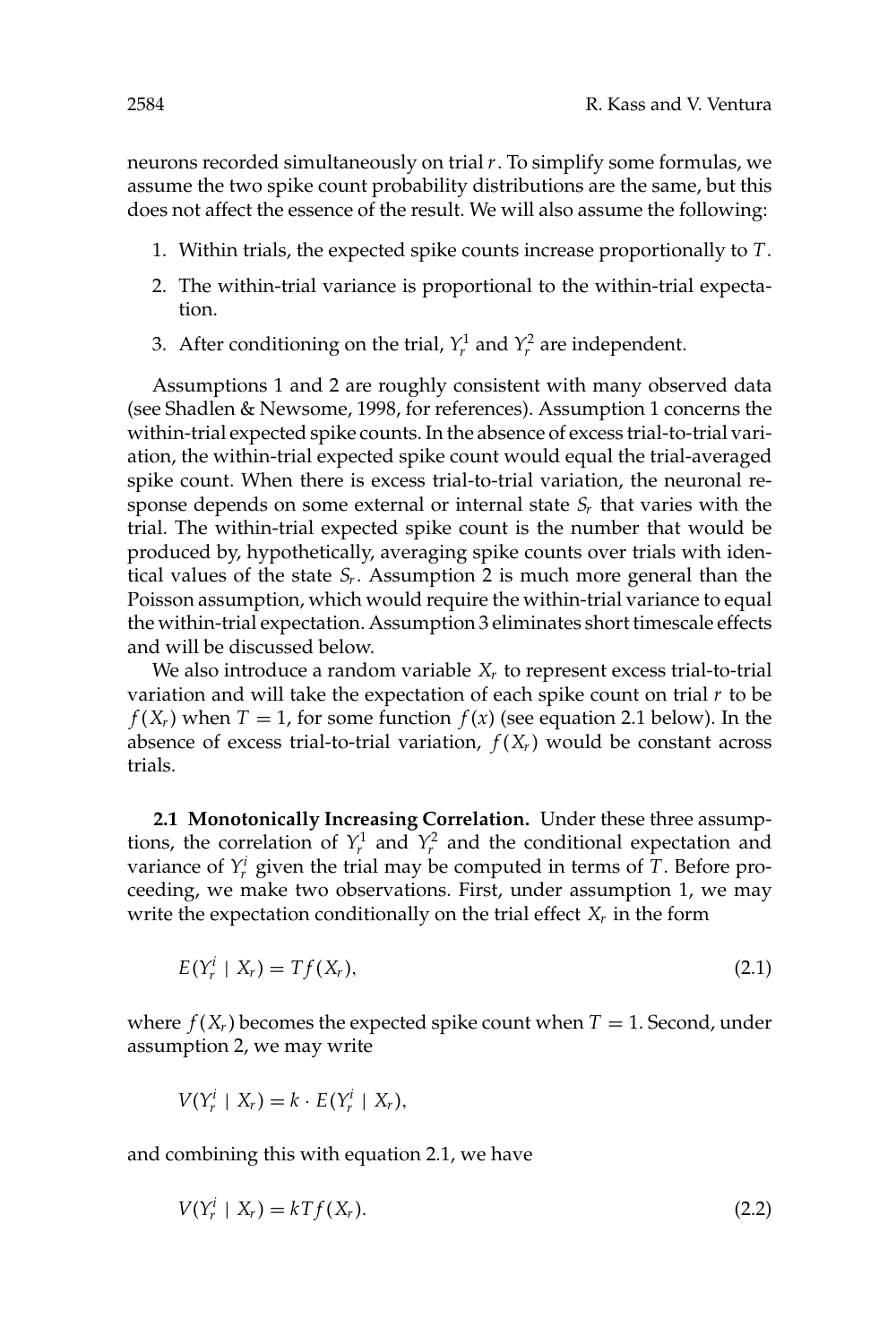In the case of Poisson counts, we would have  $k = 1$ . Underdispersion occurs when  $k < 1$  and overdispersion when  $k > 1$ .

In computing the correlation of  $Y_r^1$  and  $Y_r^2$  we will use equations 2.1 and 2.2 together with elementary formulas for the variances and covariance in terms of the conditional variances, covariance, and expectations. For  $i = 1, 2$ , we have

$$
V(Y_r^i) = E(V(Y_r^i \mid X_r)) + V(E(Y_r^i \mid X_r))
$$
  
= E(kTf(X\_r)) + V(Tf(X\_r))  
= kTE(f(X\_r)) + T<sup>2</sup>V(f(X\_r)),

and, applying assumption 3 and equation 2.1,

$$
COV(Y_r^1, Y_r^2) = E (COV(Y_r^1, Y_r^2 | X_r)) + COV (E (Y_r^1 | X_r), E (Y_r^2 | X_r))
$$
  
= 0 + T<sup>2</sup>V(f(X\_r)).

Writing  $\mu = E(f(X_r))$  and  $\sigma^2 = V(f(X_r))$ , we therefore obtain

$$
COR(Y_r^1, Y_r^2) = \frac{T^2 \sigma^2}{kT\mu + T^2 \sigma^2} = \frac{T}{T + \omega},
$$
\n(2.3)

where  $\omega = k\mu/\sigma^2$ . This shows that the correlation will increase monotonically as *T* increases and will vanish as  $T \rightarrow 0$ .

To see the implication of equation 2.3, suppose that the trial-to-trial variation takes the form

$$
E(Y_r^i \mid X_r) = Tf(X_r) = Tce^{X_r},
$$

where *c* is the firing rate when  $T = 1$  and  $X_r = 0$ , and, for simplicity, suppose further that  $X_r$  has a normal distribution. It is easily verified that if  $X_r$  has mean *a* and variance  $b^2$ , then

$$
E(e^{X_r})=e^{a+b^2/2}
$$

and

$$
V(e^{X_r})=e^{2a+b^2}(e^{b^2}-1).
$$

These give the ratio

$$
\frac{V(e^{X_r})}{E(e^{X_r})}=e^{a+b^2/2}(e^{b^2}-1).
$$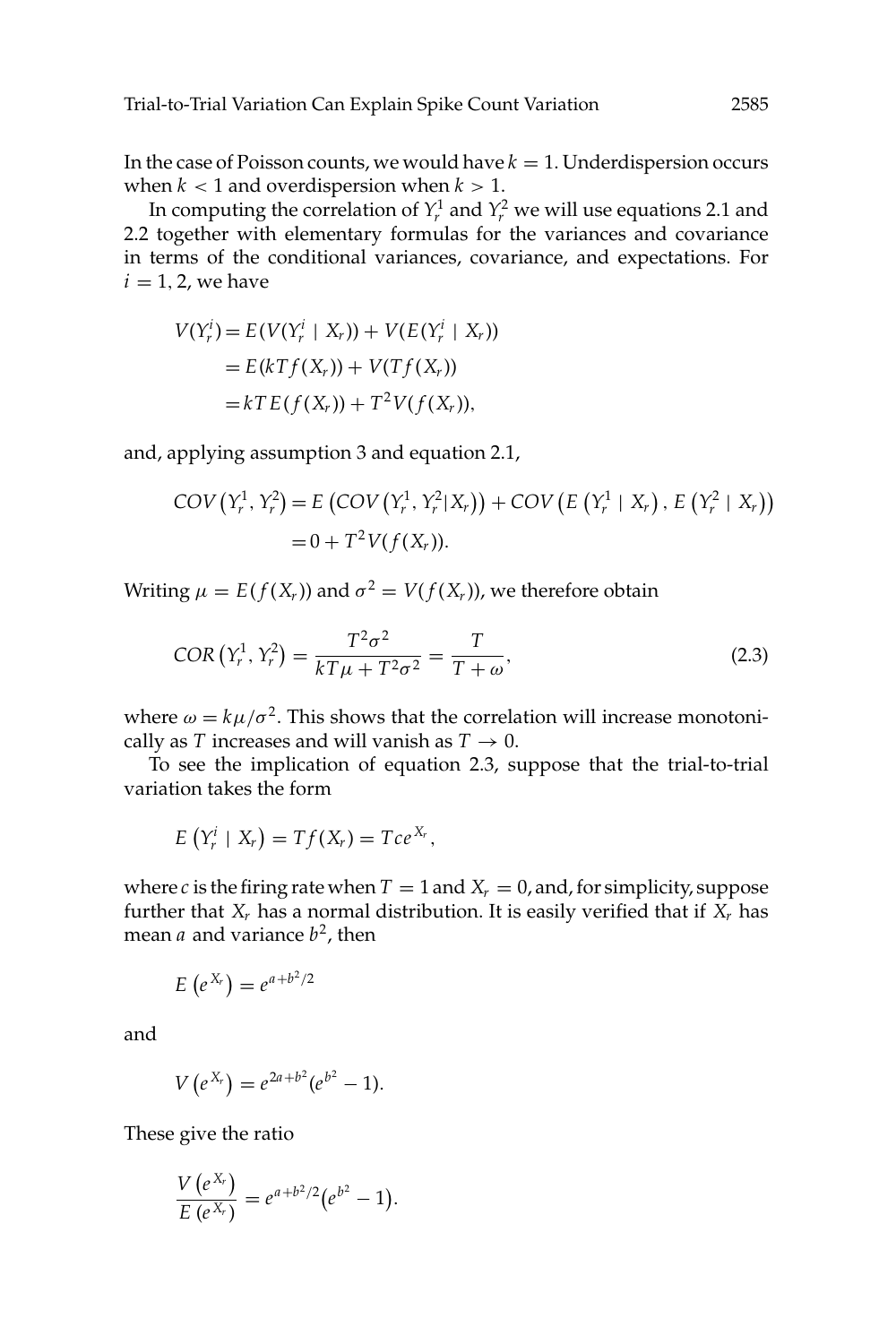Using this formula, we may compute the correlation in equation 2.3 for various scenarios. For example, with a firing rate of  $c = e^a = 20$  spikes per second and  $b = 12.5\%$  trial-to-trial variation, correlations for counts in intervals of length 2 ms, 100 ms, and 1000 ms become .0006, .03, and .24, which are roughly consistent with those reported by Reich et al. (2001). We do not mean to suggest that trial-to-trial variation may be described well by normally distributed effects that are constant in time (see below). These values are provided, rather, to help interpret the predictions of equation 2.3.

**2.2 Nonmonotonic Correlation.** According to equation 2.3, the spike count correlation will increase monotonically and, furthermore, will approach 1 for sufficiently long time intervals. However, Averbeck and Lee (2003) report an increase of correlation as a function of *T* up to a maximum, and then a subsequent decline. We now show that such effects could also be due to excess trial-to-trial variability.

Suppose that the excess trial-to-trial variation is as described previously up to *T*1, but that it disappears afterward. Such effects have been reported previously (e.g., Baker, Spinks, Jackson, & Lemon, 2001). Under assumptions 1, 2, and 3, when  $T \leq T_1$ , equation 2.3 still applies. For  $T > T_1$ , we write  $Y_r^i = Y_{r1}^i + Y_{r2}^i$ , where  $Y_{r1}^i$  is the spike count in [0, *T*<sub>1</sub>], and  $Y_{r2}^i$  the spike count in [*T*<sub>1</sub>, *T*], for neuron *i* on trial *r*. Because the spike counts  $Y_{r2}^1$  and  $Y_{r2}^2$  in [*T*<sub>1</sub>, *T*] contain no excess trial-to-trial variation, they are mutually independent and are also independent from the spike counts  $Y_{r1}^1$  and  $Y_{r1}^2$  in  $[0, T_1]$ . Then, for  $T > T_1$ , we have

$$
V(Y_r^i) = V(Y_{r1}^i) + V(Y_{r2}^i) = (k T_1 \mu + T_1^2 \sigma^2) + k(T - T_1)
$$

and

$$
COV(Y_r^1, Y_r^2) = COV(Y_{r1}^1, Y_{r1}^2) = T_1^2 \sigma^2,
$$

so that, for  $T > T_1$ ,

$$
COR(Y_r^1, Y_r^2) = \frac{T_1}{T_1 + w + \frac{k}{T_1 \sigma^2} (T - T_1)}.
$$
\n(2.4)

Under these conditions, the correlation will increase with  $T$  for  $T < T_1$  and will decrease with *T* for  $T > T_1$ .

The modified assumption that trial-to-trial variability vanishes for *T* > *T*<sup>1</sup> is not supposed to reflect accurately a real situation. Rather, we have provided equation 2.4 to indicate possible nonmonotonic behavior. Other, more realistic forms of time-varying trial-to-trial effects could also produce correlations that are nonmonotonic in *T*. One relatively simple alternative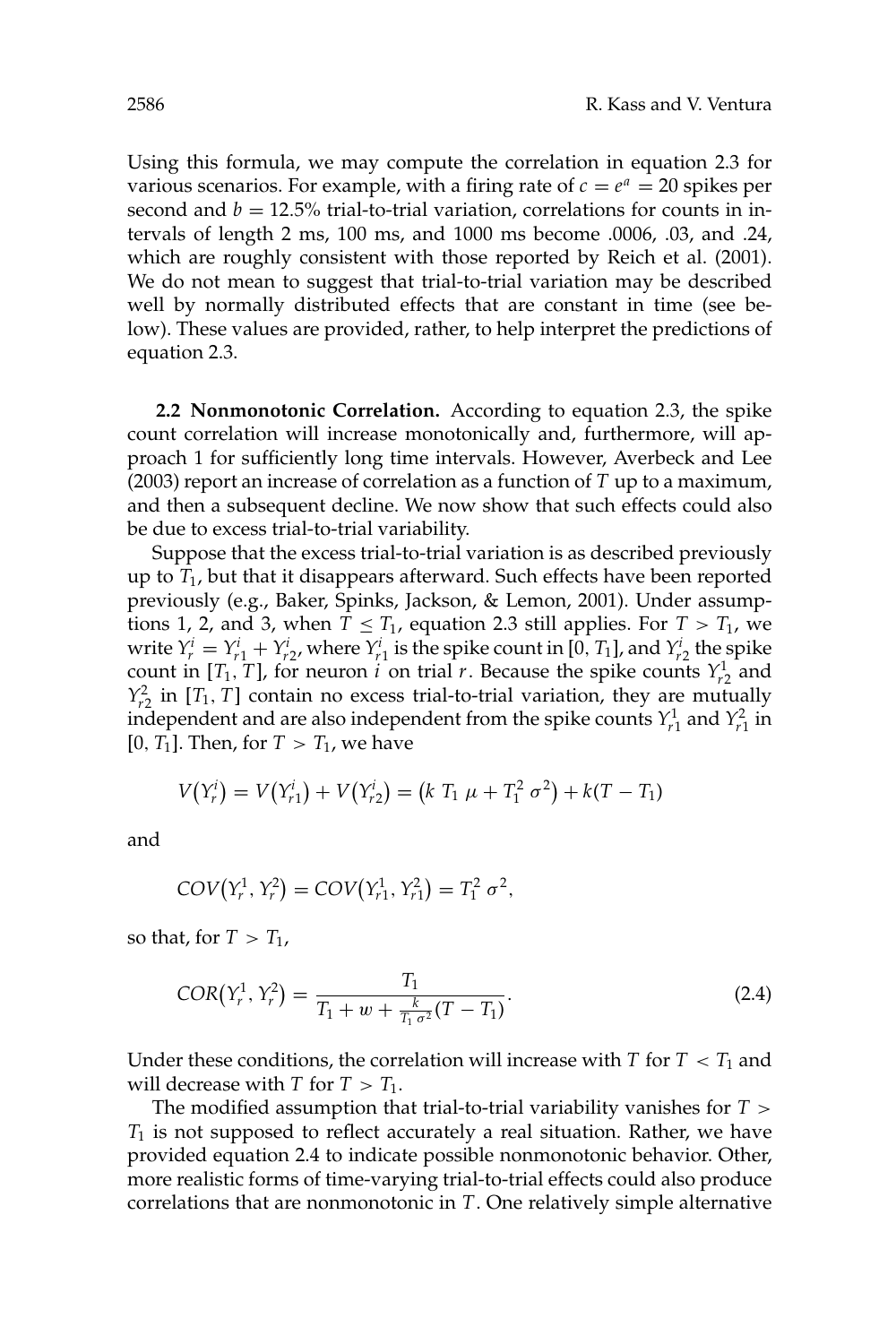form of time-varying trial-to-trial variation is given, and its predictions are compared with data below.

**2.3 Illustration with V1 Data.** We illustrate using data from two neurons recorded simultaneously in the primary visual cortex of an anesthetized macaque monkey (Aronov, Reich, Mechler, & Victor, 2003, units 380506.s and 380506.u, 90 degree spatial phase), which were part of the Reich et al. (2001) study. Figures 1B and 1C show their peristimulus time histograms (PSTHs). Ventura, Cai, and Kass (2005) established that these two neurons had excess trial-to-trial variation, whose effects were shared across the neurons (see also Figure 1D), but that the neurons were independent once these effects were removed. Figure 1A displays the correlation of spike counts for increasing time intervals. The data for these two neurons were recorded from the same electrode, with an accuracy of 2.8 milliseconds, so that it was impossible to detect joint spikes occurring at time lags less than 2.8 milliseconds. This induces an artifactual negative correlation, clearly apparent in Figure 1A for the smallest time interval.

A fit of equation 2.3 to the data is overlaid in Figure 1A. It captures reasonably well the general trend of the correlation. However, it fails to follow a leveling off evident at intervals greater than about 200 milliseconds, which may be due to nonconstant trial-to-trial variation. Indeed, Ventura et al. (2005) showed that this pair of neurons had highly significant nonconstant trial-to-trial effects and that the firing rate of neuron *i* on trial *r* could be described better by the function

$$
P_r^i(t) = P^i(t) e^{w_0 \phi(t)}, \tag{2.5}
$$

with *P<sup>i</sup>* (*t*) being the average firing rate of neuron *i* over many trials, and  $w_{0r}\phi(t)$  being a nonconstant contribution shared across the two neurons. According to equation 2.5, the excess trial-to-trial variation is due to trialspecific effects  $w_{0r}$  that modulate the function  $\phi(t)$ . We could not produce analytical results, like those of equation 2.3, for the model of equation 2.5 because it is too complicated. Instead, we have calculated the predicted correlation curve by numerical simulation. We simulated 1000 pairs of spike trains from model 2.5 fitted to the data, which we used to compute the correlation as a function of interval length *T*. <sup>1</sup> We also adjusted the correlation function for the recording accuracy of 2.8 msec.<sup>2</sup> Figures 1B and 1C

<sup>&</sup>lt;sup>1</sup> Specifically, we sampled with replacement 1000 values  $w_{0r}^*$  from the histogram in Figure 1F and then simulated pairs of Poisson spike trains with rates  $P^i(t)e^{w^*_{0r}\phi(t)}$ ,  $i = 1, 2$ , with  $P<sup>i</sup>(t)$  and  $\phi(t)$  shown in Figures 1B, 1C, and 1E.

 $2$  We identified all the occurrences of simultaneous spikes within 2.8 msec and, for each occurrence, retained the spike of only one neuron, chosen with probability proportional to its firing rate.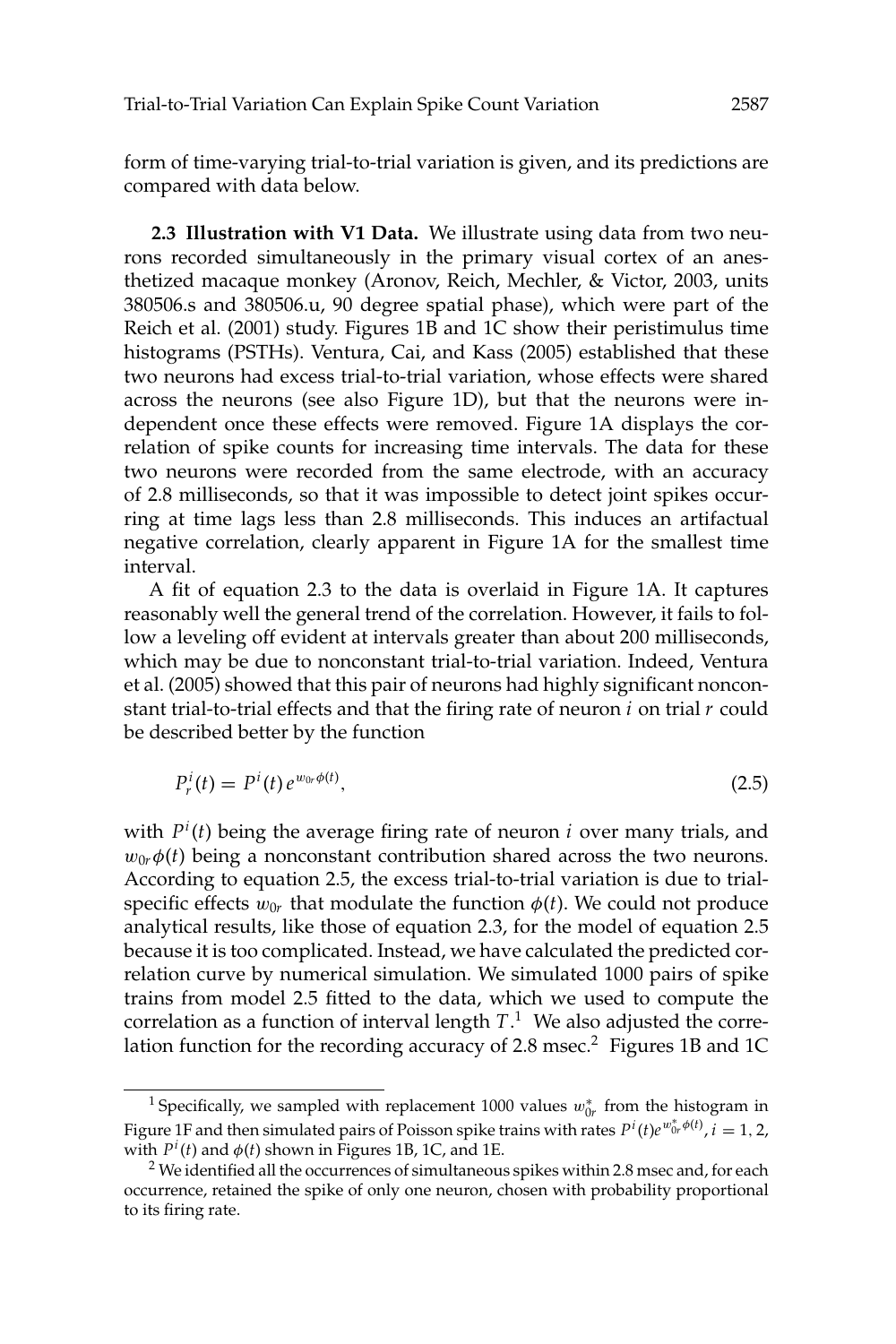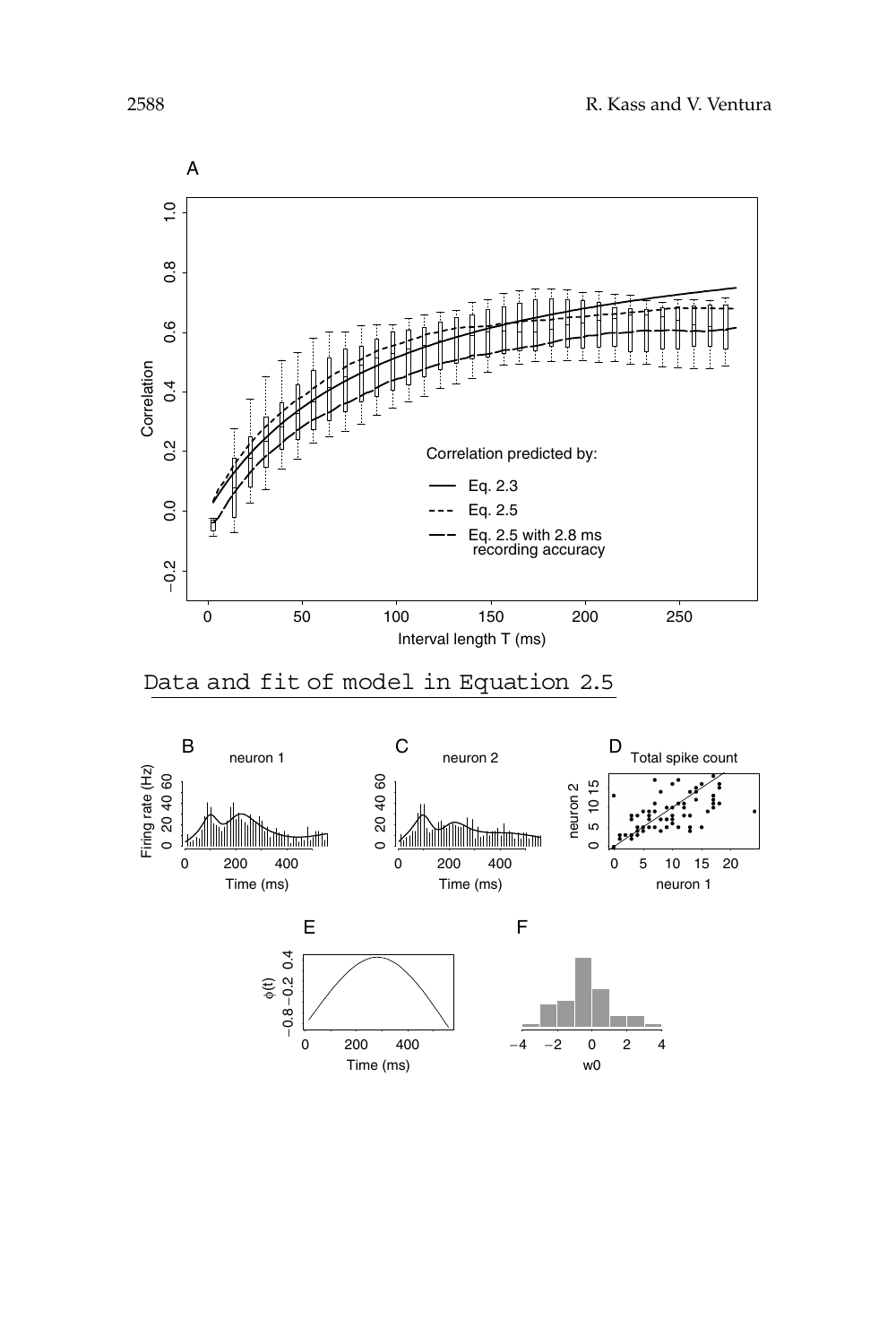show estimates of  $P^i(t)$ ,  $i = 1, 2$ , taken to be the smoothed PSTHs, Figure 1E displays a fit of the function  $\phi(t)$ , and Figure 1F the histogram of the fitted trial-specific effect coefficients  $w_{0r}$ . In Figure 1A, the correlation predicted by equation 2.5 appears as the dashed curve, and the correlation after adjustment for the recording accuracy of 2.8 msec appears as the largedashed curve. While equation 2.5 is itself a simplified representation of excess trial-to-trial variation and should not be expected to fit the data perfectly, these curves track the observed correlation quite well.

#### **3 Discussion**

Trial-to-trial variation is of interest not only for its physiological significance (Azouz & Gray, 1999; Hanes & Schall, 1996), but also because it confounds assessments of correlation (Brody, 1999a, 1999b; Ben-Shaul, Bergman, Ritov, & Abeles, 2001; Grün, Riehle, & Diesmann, 2003). We have shown here that excess trial-to-trial variation produces spike count correlations that vary with the length of time interval during which the counts are recorded. This follows, essentially, from assumptions 1 and 2 by formulas 2.1 and 2.2. When assumption 3 holds, monotonicity holds throughout the interval during which there is excess trial-to-trial variation and, furthermore, the correlation vanishes as  $T \rightarrow 0$ . We have also noted that when the excess trial-to-trial variation disappears after time *T*1, the spike count correlation will decline after it reaches a maximum at an interval of length  $T_1$ . This behavior conforms to observations reported in Averbeck and Lee (2003). When there is correlation in the spike timing so that assumption 3 fails, it would be reasonable to assume, analogous to assumption 2, that the withintrial covariance between the two neurons' spike counts is proportional to

Figure 1: (A) Correlation between the spike counts for two neurons in primary visual cortex, as a function of interval length *T*. For each *T*, we plotted the box plot (quantiles and 10th and 90th quartiles) of the correlations obtained by sliding the interval along experimental time. The solid curve is equation 2.3 with  $\omega = 34$ . The dashed curve is the correlation function predicted by model 2.5 fitted to the data; the large-dashed curve is also for data as in equation 2.5 but with recording accuracy of 2.8 milliseconds to match the observed data. The activity of the two neurons was recorded during 64 trials from an anesthetized monkey; the stimulus in each trial was a standing sinusoidal grating that appeared at time 0 and disappeared at 237 ms. (B, C) Raw and smoothed PSTHs,  $P^i(t)$ ,  $i = 1, 2$ , of the two neurons. (D) Within-trial spike counts for the complete interval of observation, which suggests that the neurons have shared effects of trial-to-trial variation. (E) The fitted firing rate modulating function  $\phi(t)$  and (F) a histogram of the coefficients  $w_{0r}$ .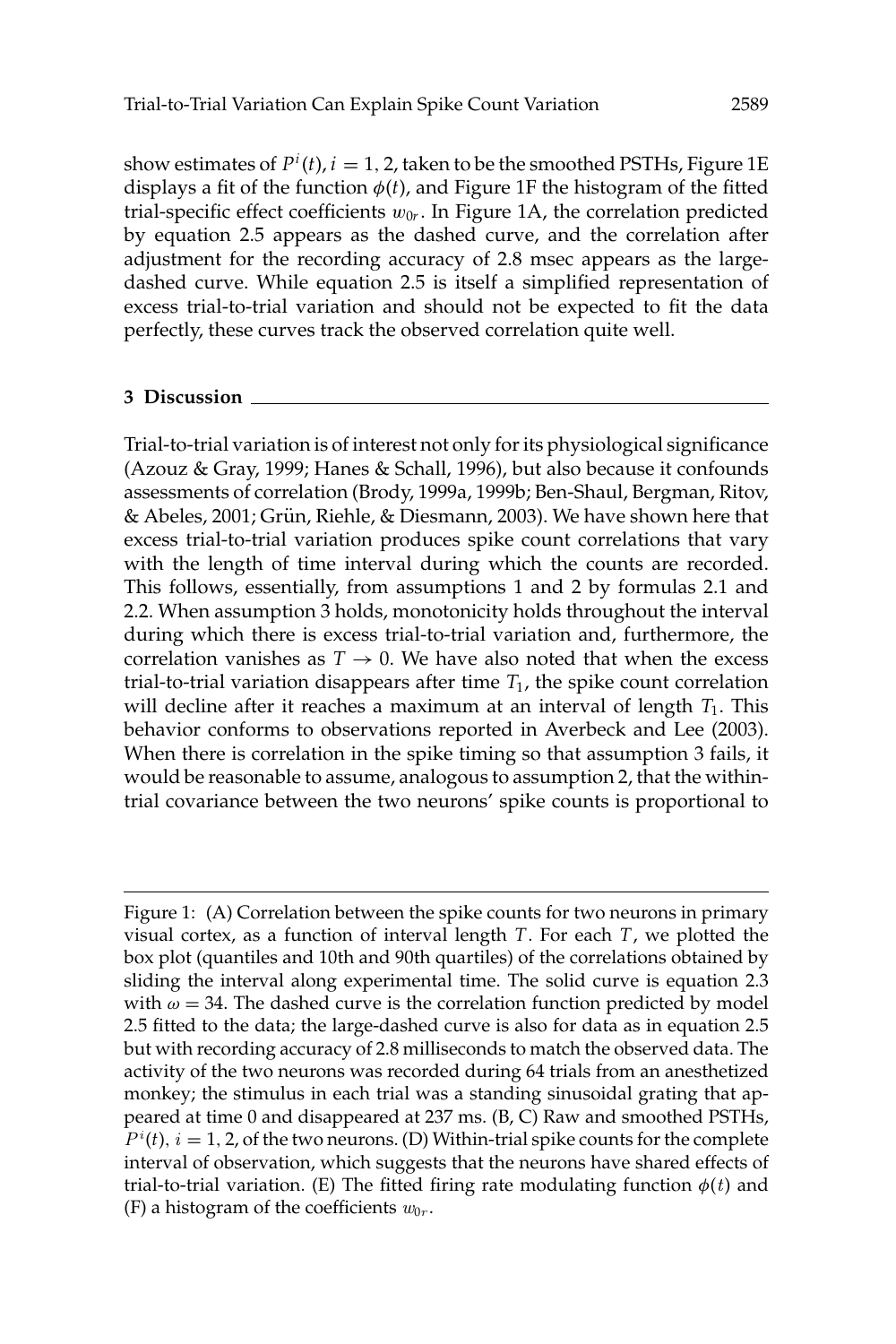the within-trial expectation. We write:

$$
COV(Y_r^1, Y_r^2 \mid X_r) = c \, TE(Y_r^1 \mid X_r). \tag{3.1}
$$

In this case, monotonicity holds as long as *c* < *k*, and it is easy to show that  $COR(Y^1, Y^2) \rightarrow c/k$  as  $T \rightarrow 0$ .

Note that in the absence of trial-to-trial variation,  $f(X_r)$  becomes a constant, and under assumption 3, the spike counts are uncorrelated. If assumption 3 fails but equation 3.1 holds, in the absence of trial-to-trial variation, the correlation becomes constant and does not increase with the length of time interval. Under assumptions 1 and 2, an increase in spike count correlation with length of time interval, as in Figure 1A, is an indication of excess trial-to-trial variation that is shared across the two neurons. (For related methods and additional analyses of these data, see Ventura et al., 2005.)

We have offered our analysis in the usual spirit of those made with simplifying assumptions. We would not expect excess trial-to-trial variation to be summarized accurately by a single number, here represented as *Xr*. Ventura et al. (2005) have shown how somewhat more complicated phenomena involving trial-to-trial variability may be described. However, we would expect equations 2.3 and 2.4 to capture dominant effects, as illustrated in Figure 1A, and to provide insight into the possible origin of widely observed correlations.

#### **References**

- Aronov, D., Reich, D. S., Mechler, F., & Victor, J. D. (2003). Neural coding of spatial phase in V1 of the macaque monkey. *J. Neurophysiol., 89*, 3304–3327.
- Averbeck, B. B., & Lee, D. (2003). Neural noise and movement-related codes in the macaque supplementary motor area. *J. Neurosci., 23*, 7630–7641.
- Azouz, R., & Gray, C. M. (1999). Cellular mechanisms contributing to response variability of cortical neurons in vivo. *J. Neurosci, 19*, 2209–2223.
- Baker, S. N., Spinks, R., Jackson, A., & Lemon, R. N. (2001). Synchronization in monkey motor cortex during a precision grip task. I. Task-dependent modulation in single-unit synchrony. *J. Neurophysiol., 85*, 869–885.
- Ben-Shaul, Y., Bergman, H., Ritov, Y., & Abeles, M. (2001). Trial to trial variability in either stimulus or action causes apparent correlation and synchrony in neuronal activity. *J. Neurosci. Methods, 111*, 99–110.
- Brody, C. D. (1999a). Correlations without synchrony. *Neural Computation, 11*, 1537– 1551.
- Brody, C. D. (1999b). Disambiguating different covariation. *Neural Computation, 11*, 1527–1535.
- Grün, S., Riehle, A., & Diesmann, M. (2003). Effect of across trial nonstationarity on joint-spike events. *Biol. Cybernetics, 88*, 335–351.
- Hanes, D. P., & Schall, J. D. (1996). Neural control of voluntary movement initiation. *Science, 274*, 427–430.